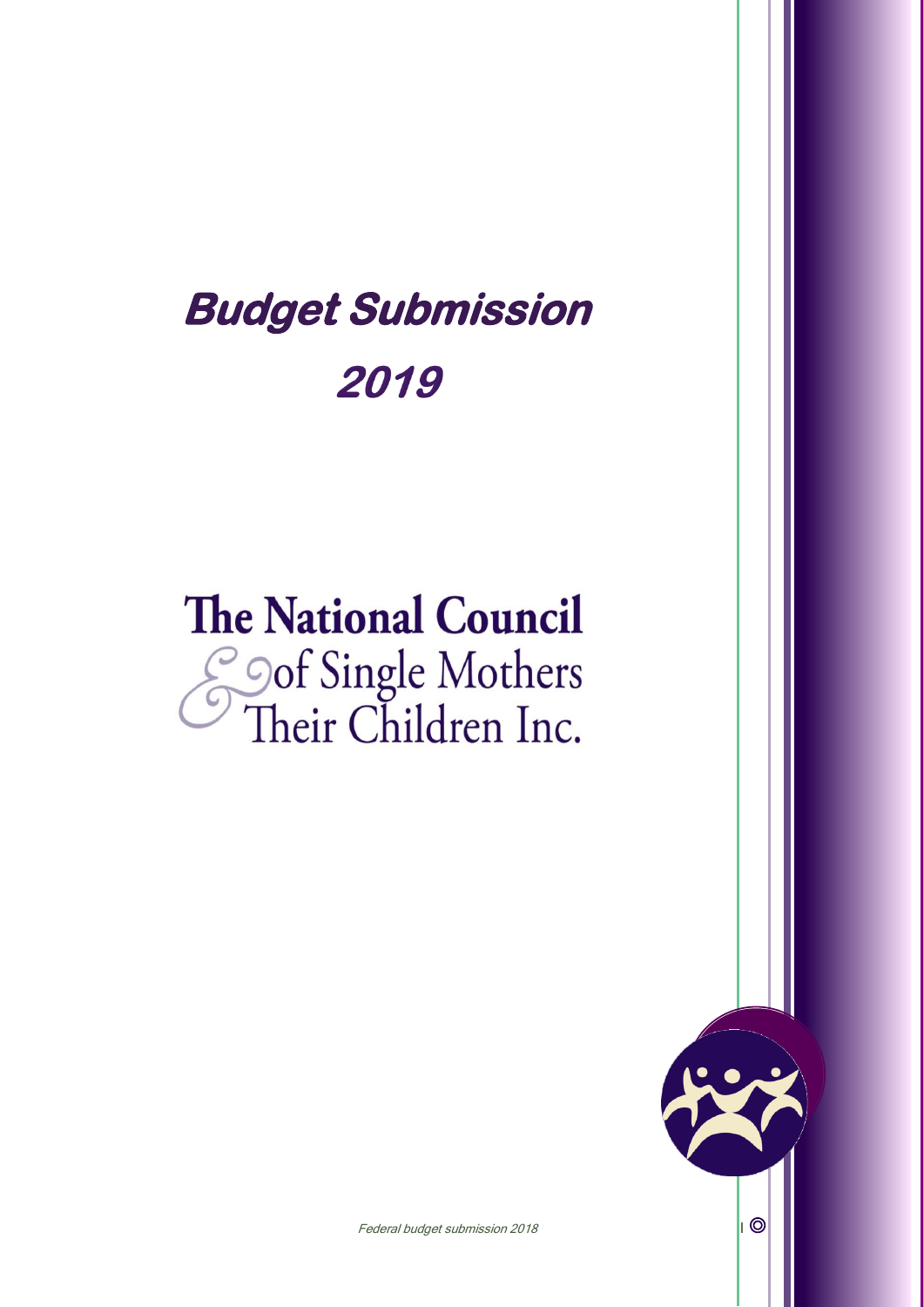## **CONTENTS**

| <b>Glossary of Terms</b>                        | 3  |
|-------------------------------------------------|----|
| Recommendations: Federal budget submission 2019 | 4  |
| Budget Cuts & the Harsh Reality                 | 5  |
| Domestic Violence & Social Security             | 6  |
| Economic Resilience & Child Support             |    |
| <b>Child Support Concerns</b>                   | 8  |
| <b>Child Support Recommendations:</b>           | 9  |
| 1. State Guaranteed Payment                     | 10 |
| 2. Tax Returns<br>3. Accurate Credit Ratings    | 11 |

$$
2\,\Theta
$$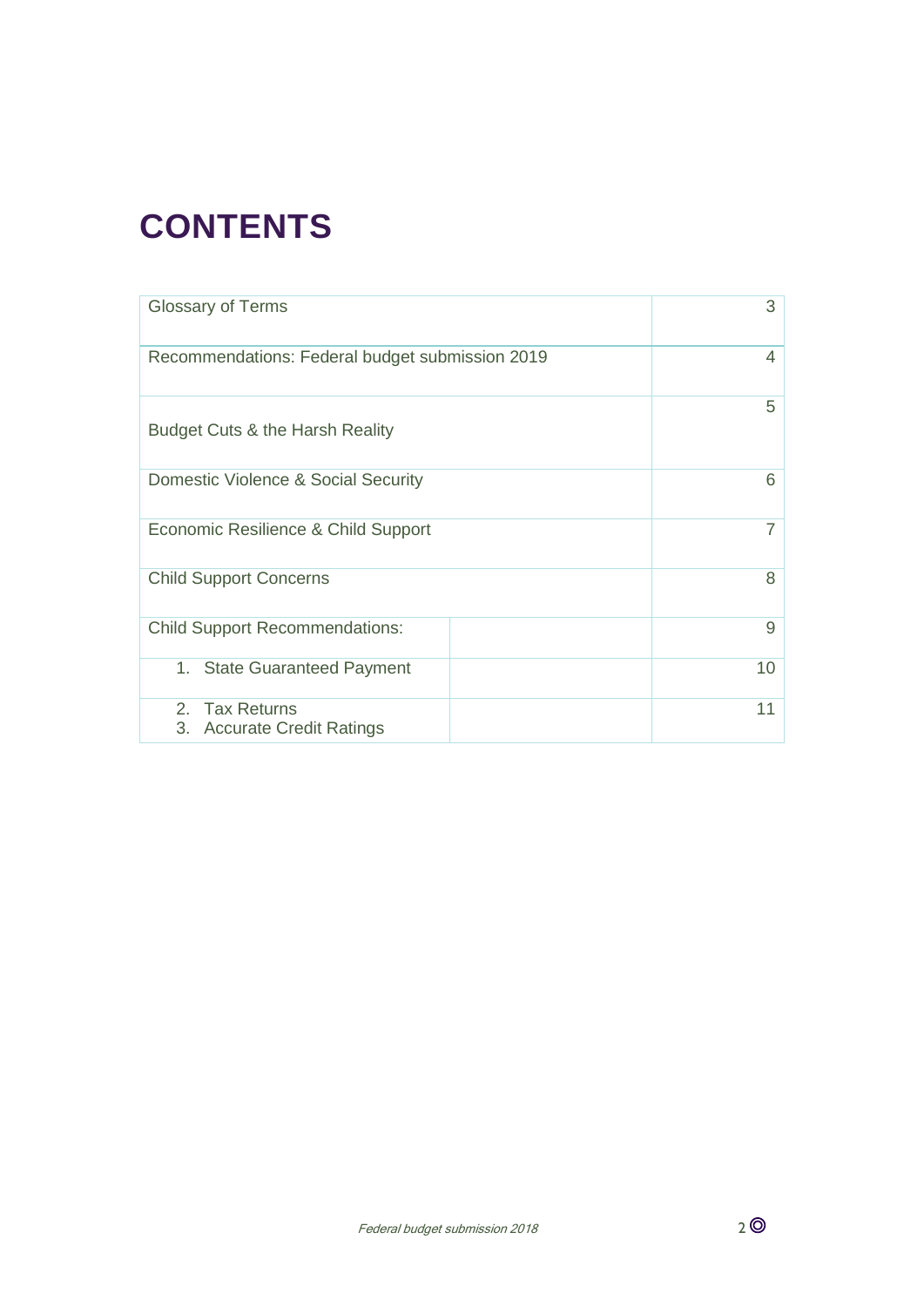## **Glossary of Terms**

| Department of Human<br>Services/DHS                 | Responsible for administering Australia's child support<br>scheme                                                                                           |
|-----------------------------------------------------|-------------------------------------------------------------------------------------------------------------------------------------------------------------|
| <b>Child Support</b>                                | The financial amount                                                                                                                                        |
| <b>Child Support Scheme</b>                         | <b>CSS</b>                                                                                                                                                  |
| <b>Child Support Agency</b>                         | DHS-CS or CSA                                                                                                                                               |
| No-Resident, No-Custodial                           | Parent who does not provide the primary care                                                                                                                |
| <b>Primary Care</b>                                 | Parent/guardian who provides more than 50% of the care                                                                                                      |
| Payer/Paying parent                                 | Parent who transfers money for the financial support of<br>their child/children                                                                             |
| Payee/receiving parent                              | Parent who receives transfers of money for the financial<br>support of their child/children                                                                 |
| Administrative assessment.                          | The process to determine child support by Child Support<br>Agency                                                                                           |
| <b>Child Support Collect</b><br>Agreement           | CSA will set the payment amount, collect payments from<br>the paying parent, and transfer them to the receiving<br>parent                                   |
| <b>Private Agreement</b>                            | CSA confirms the amount and both parents agree to the<br>process of transferring payments. This can occur if<br>applied by the receiving parent, or jointly |
| Child Support Formula.                              | The formula used to determine child support                                                                                                                 |
| <b>Family Tax Payments</b><br>FTB A<br><b>FTB B</b> | A two-part payment that helps with the cost of raising<br>children. Must meet eligible requirements.                                                        |
| <b>Parenting Payment Single</b>                     | Payment for single parents whose youngest child is under<br>8 years. Some exemptions apply but not for families<br>affected by Domestic Violence.           |
| <b>Crisis Payment</b>                               | Income support payment for a range of reasons including<br>severe financial hardship<br>$\bullet$<br>leaving a violent relationship<br>$\bullet$            |
| <b>Self-Support Amount</b>                          | The stated amount which is not included in child support<br>calculations.                                                                                   |
| Maintenance Income Test<br>(MIT)                    | Level of child support received that will reduce FTB Part A                                                                                                 |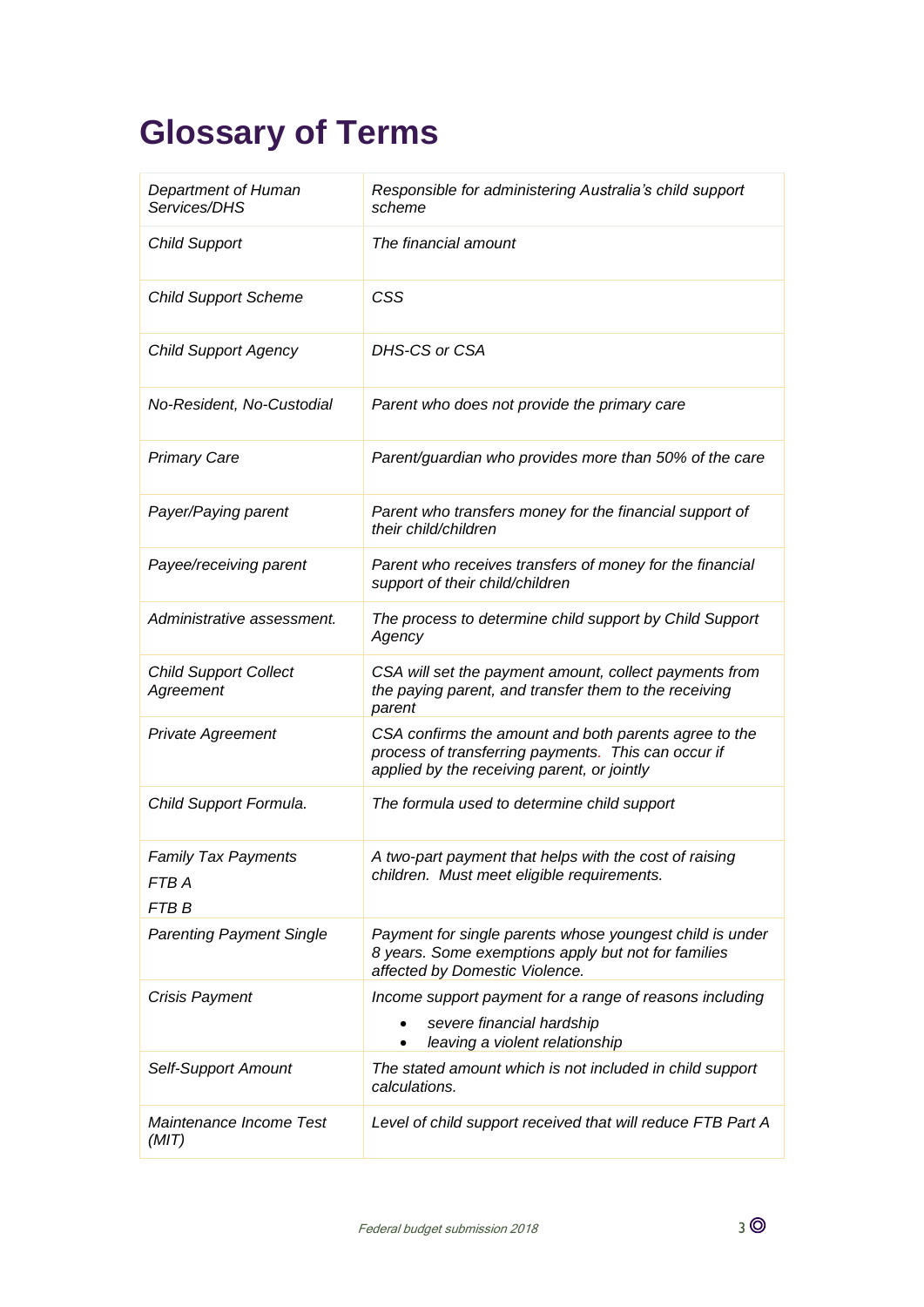### **Recommendations**

#### **Long-term Welfare Reform**

**Anti-Child Poverty strategy**

1. Institute national targets to ensure that all Australian children are protected against poverty. A progressive strategy would ensure that Australian families can seek and stay safe and that they can meet the demands of parenting including sole-parenting and they there is a support for them to engage with paid work, when they have the capacity and there is an opportunity.

#### **Short-term Welfare Reform (including the crisis payment)**

**Integrity in Social Security:**

- 2. Restore access to the Parenting Payment Single for families until their youngest child turn 16 years. The current policy of denying access to Parenting Payment Single when the youngest child turns eight has had dire consequences. The harm can be quantified, as demonstrated by 40% of children raised in a sole parent household living in poverty.
- 3. Immediately implement a mutual obligation exemption for women affected by domestic violence so that they can retain the equivalent of Parenting Payment Single regardless of the age of their youngest child. On 20th August 2018, Andrew Willkie MP brought in a Private Member Bill to review the effects of denying access to the parenting payment. The review would illuminate that Newstart is so low that it forces women to return to the place of abuse and to the hands of their abuser.
- 4. Trial a State Guaranteed Child Support Payment, as recommended by the 2015 Parliamentary Inquiry into the Child Support Program. The stated debt of 1.5 billion indicates that the current child support system is not fulfilling its role, to detriment of the Australian children.
- 5. Establish an Independent Social Security Commission to assess social welfare payments. Federal Independent Member for Indi, Cathy McGowan, introduced the Social Security Commission Bill 2018 on Monday 20th August 2018 and we seek that the government ensures that this bill becomes legislation.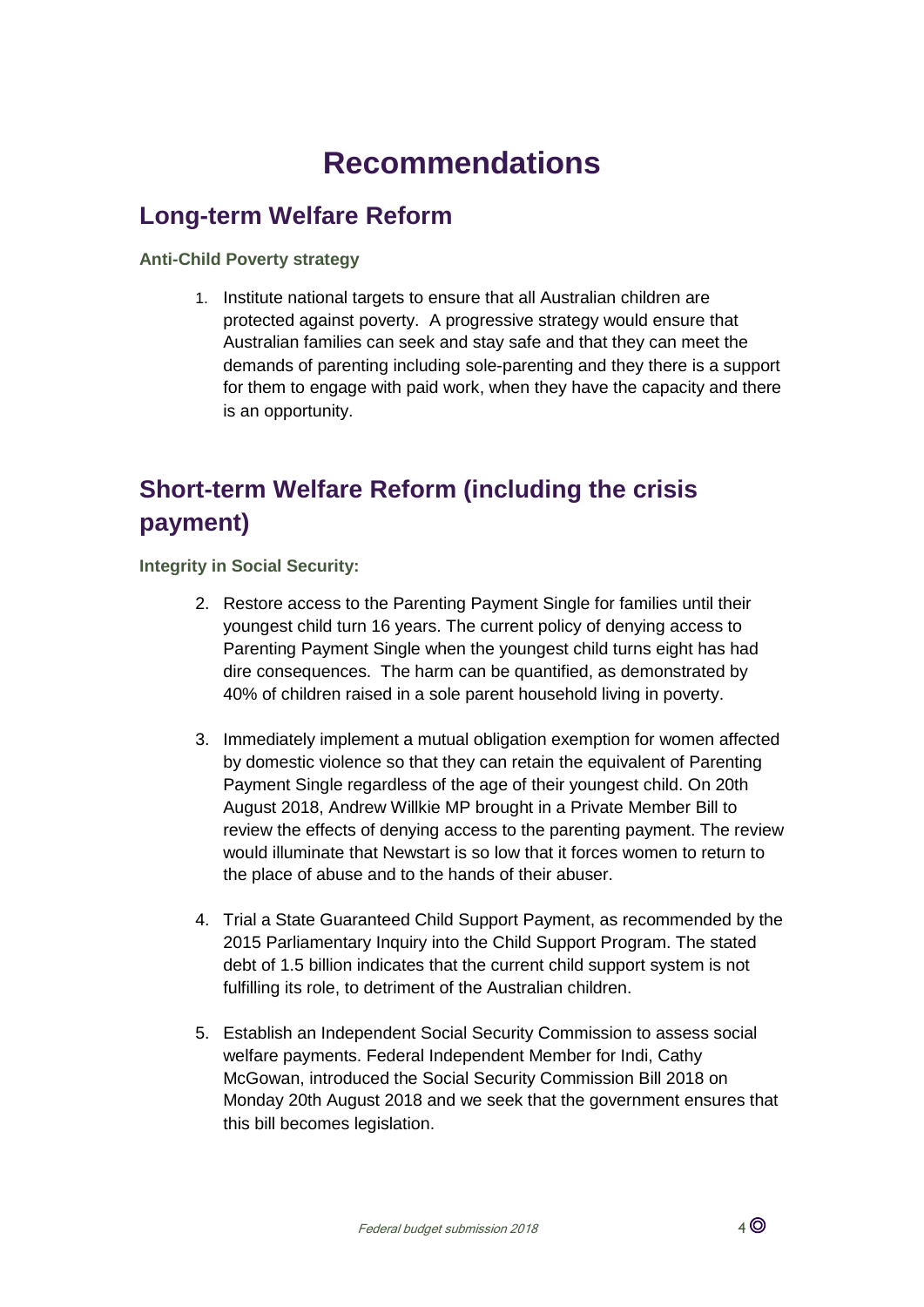#### **Value unpaid care**

6. Reverse the 'equalising of the self-support amount' in the Child Support Policy (2008). To acknowledge the value and contribution of unpaid care as well as the cost of providing unpaid care which is met by the primary carer. This is now absent from the child-support scheme.

#### **Short-term Taxation Reform**

- 7. Australians with an enforceable child support liability must lodge an annual tax return as per prescribed dates. Currently there are over 200,000 child support payers who breach this requirement, committing both tax and child support avoidance or minimisation.
- 8. Child support debt to be recorded on the person`s credit rating. This would support the principles of the Banking Royal Commission, ensuring that lending is undertaken in a climate of full disclosure, as well as a compliance incentive for paying child support.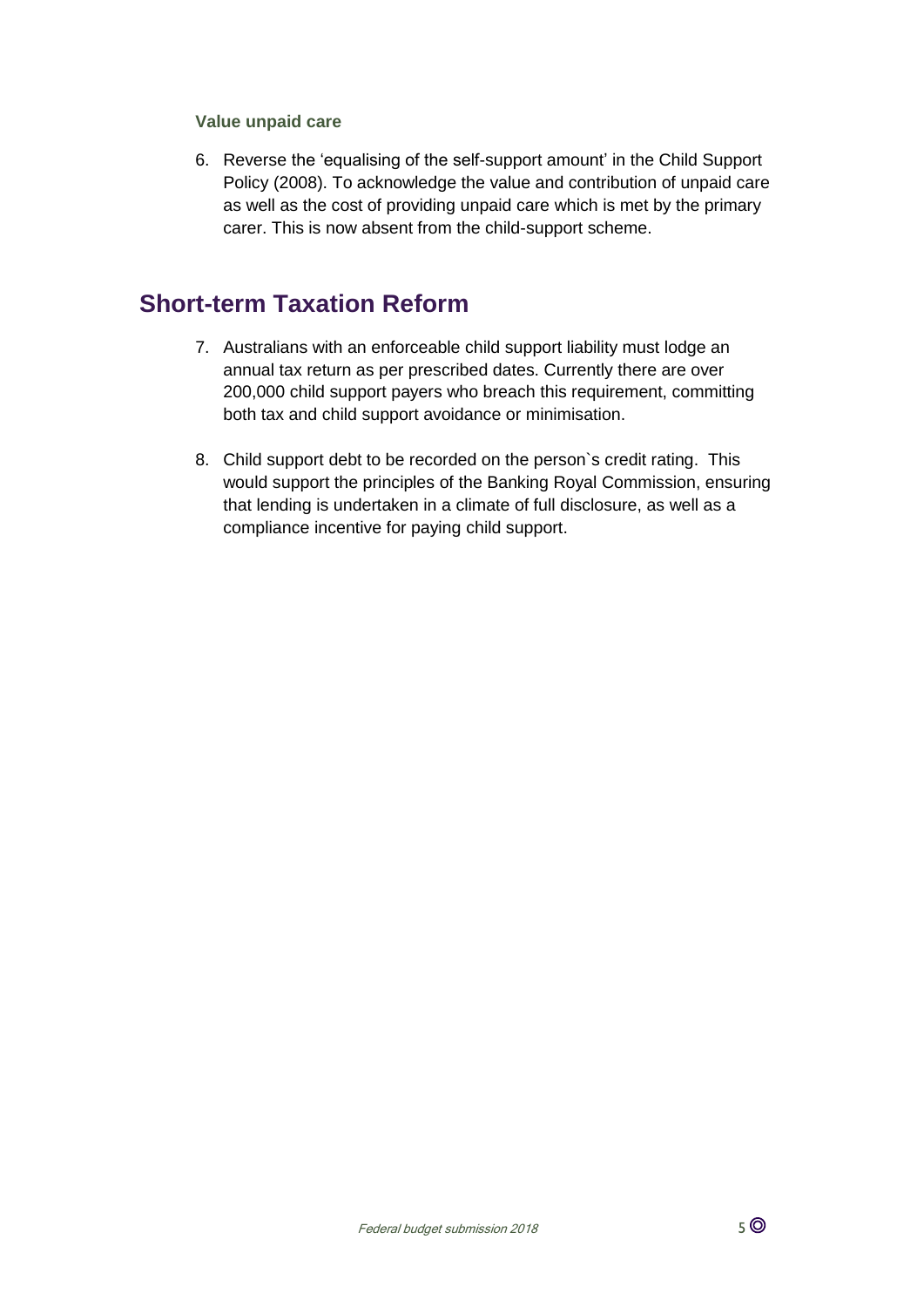#### **Poverty has a woman`s face.**

Research undertaken by Right Lane Consultancy and presented at the Women's financial Security Forum outlined the systemic disadvantages which threaten women's financial security. It was noted that one or more 'bumps in the road' can be enough to push them into financial hardship. The research identified four key triggers.



Sole parent families have borne the brunt of harsh cuts in successive budgets. The findings of the ACOSS Poverty Repor[t \(2016\)](https://www.acoss.org.au/wp-content/uploads/2016/10/Poverty-in-Australia-2016.pdf) is disturbing, but for NCMSC it was predictable. The report found that child poverty is on the rise with 731,300 children under the age of 15, which equates to 17.4% of all Australian children, living below the poverty line.

Our greatest alarm is for sole parent families as the report found that 40% of children raised in a sole parent family are living in poverty. The clear majority  $(82%)$  of one parent families with children or dependent students were headed by a single mother and again these families will be over-represented on the 'loss side' of the ledger. It is important to note that child

$$
6 \, \textcircled{\footnotesize{0}}
$$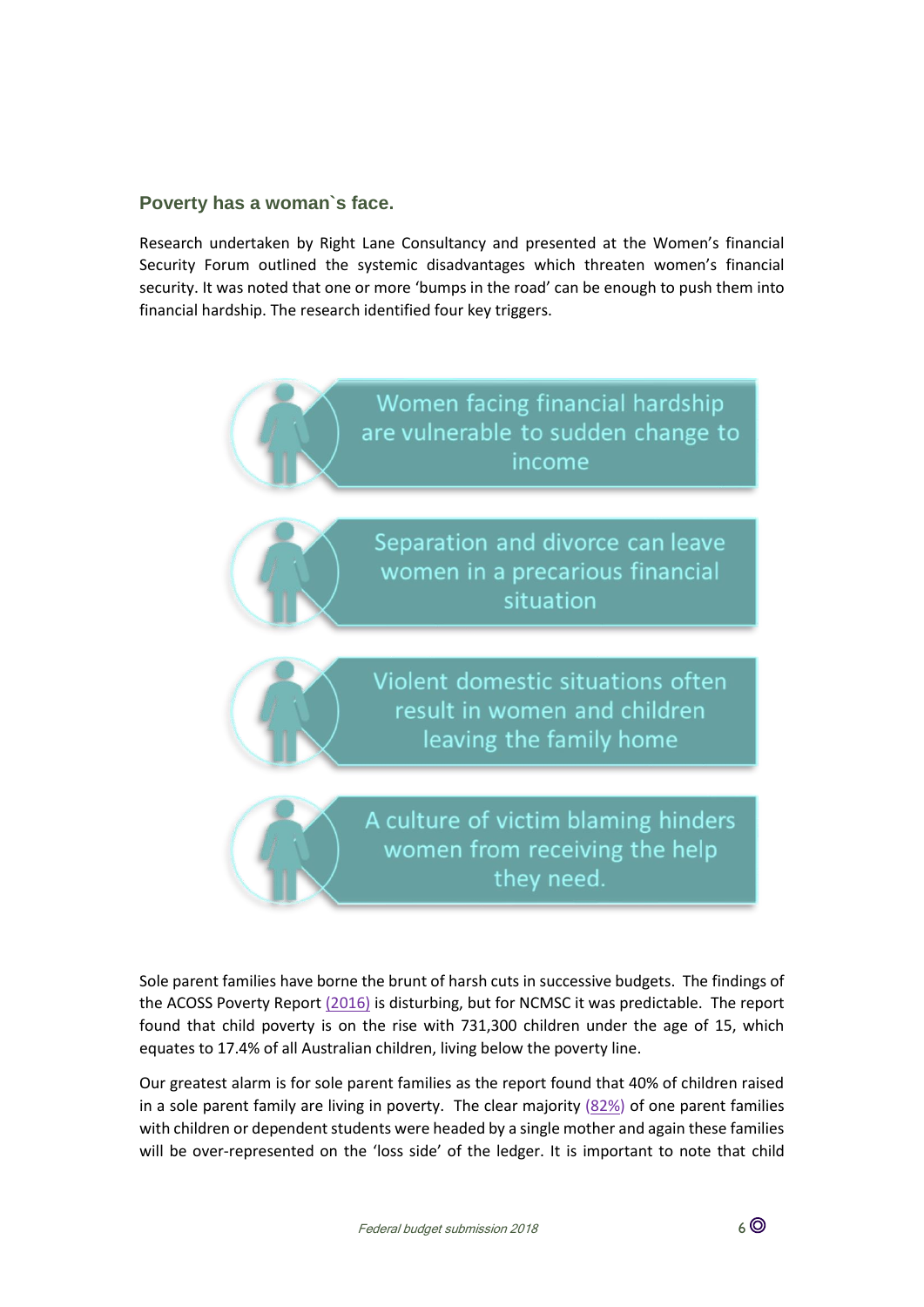poverty has increased despite 25 years of economic growth, thus indicating a failure in our policy settings.

[Research](http://rsss.anu.edu.au/news/income-trends-selected-single-parent-families) by the Australian National University Centre for Social Research and Methods has examined the cumulative impacts of cuts made since 2005. The main policy of the welfare-

to-work program reforms was to move single parents from the Parenting Payment to the Newstart Allowance. This change meant a lower payment rate and a lower rate of indexation where the youngest child was 8 years of age or older.

• For a family with no private income and two children over the age of 8, policy changes since 2005 have left them around \$5,750 a year worse off or about 17.2% by 2018.

*40% of children raised in a sole parent family are living in poverty.* 

• A single parent who works three days per week on the minimum wage will be \$6,391 worse off or 14.8% after the move from Parenting Payment to Newstart.

Overall, due to lower government benefits and lower payment indexation, many single parent families are considerably worse off as a direct result of policy change enacted by various Governments since 2005. The modelling used a rental amount of \$250 per week (a very conservative amount). The task for women to enter paid work and to grind a way out of poverty is severely hampered due to Government decisions. It is parents in employment that are the most financially disadvantaged by these 'reforms' as revealed by the ANU modelling. Financial returns from paid work are much less on Newstart due to lower thresholds; for example, a sole parent with three children can earn and retain \$118.00 per week on Parenting Payment Single but when on Newstart it reduces to \$52 per week.

#### Real Solutions – It can be done

The National Council Single Mothers and their Children Inc. were in attendance and partnered with the ACOSS at the launch of Anti-Poverty Week in 2017. It was an auspicious event as it was the 30<sup>th</sup> anniversary since the then Prime Minister Bob Hawke made his infamous pledge that 'no Australian child would live in



poverty'. This was a nation-shaping statement that no other government has eclipsed. The statement still resonates and is renowned, but what is less known is the achievements that accompanied this [statement,](https://www.smh.com.au/politics/federal/no-child-shall-live-in-poverty-study-finds-hawke-has-nothing-to-be-ashamed-of-20171014-gz0whw.html) demonstrating that real solutions and outcomes can be achieved.

The measures announced by Hawke in 1987 immediately cut the significant number of children in poverty, estimated to be between 33 and 36 per cent. Over a longer timeframe between 1984 and 1994, child poverty was deemed to have fallen 50 per cent among nonworking single parents and 80 per cent among non-working couples with children**.** The measures that were introduced by Hawke included **a** family allowance supplement which was linked to wage growth. Furthermore, a uniform rent assistance for social security recipients with children was instituted along with a new child disability allowance and the establishment of the Child Support Agency. At that time, the child-\ support agency was based in the

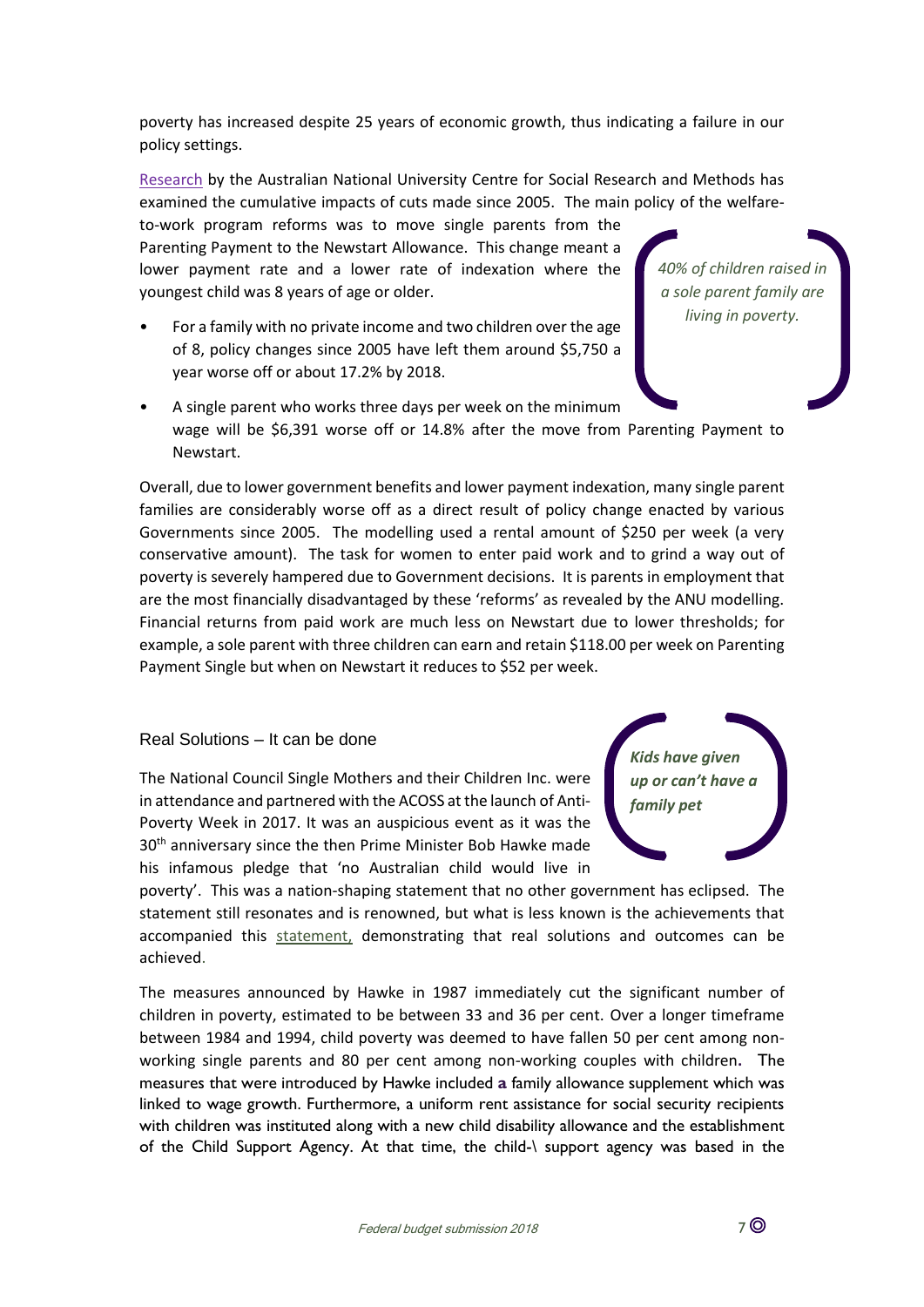Australian Tax Office and for the first time used the tax system to collect child support payments from non-custodial parents.

In the three years after Hawke's speech, government spending per child in low income families jumped 61 per cent in real terms for children aged 0 to 12 years and 124 per cent for children aged 13 to 15 years. To ensure the benefits were taken up, the Hawke Government pioneered data matching and launched a public advertising campaign. An outstanding measure of the success of the pledge in 1986 was through the take-up of the family income supplement payment; initially only 16 per cent of the family income supplement payments due were paid, however by 1990 it was 58 per cent. The take-up rate grew to 80 per cent by 1999.

Sadly, many of these measures have been reduced and more disturbing is that it has taken strong collective efforts to mitigate some of the harshest elements of proposed reductions. Clearly, through vision and resolve child poverty can be reduced and we can draw upon inspiration across the Tasman to the New Zealand government.

Prime Minister Jacinda Ardern says her Government will aim to make a "historic dent" in child poverty over the next 10 years with stated targets.

The [targets](https://www.stuff.co.nz/national/politics/101059262/government-sets-targets-for-reducing-child-poverty) are:

- Reduce the proportion of children in low income households (before housing costs) from roughly 15 per cent of all children to 5 percent. This reduces the number by more than half from 160,000 to 60,000.
- Reduce the proportion of children in low income households (after housing costs) from approximately 20 per cent to 10 per cent. This is a reduction of 90,000 children from 210,000 now to 120,000.
- Reduce the proportion of children in material hardship from between 13 and 15 per cent now to 7 per cent this reduces the number of children in this group from 150,000 to 80,000.

The government stated that it would also announce three-year targets at a later date.

#### Domestic and Family Violence

We are starting to learn that a woman cannot 'just leave'. Women speak about feeling 'trapped', they fear that they won't be believed or that her experience will be trivialised. Women speak about concerns that they won't get the help and support that they so desperately need. After many years of verbal abuse, they may start to believe the words and that, somehow, they are responsible or worthless. Women talk about their sense of isolation due to the violence and the image others may hold of the abuser, that he is 'a really good guy' or that he holds a 'position of influence' within their community. Furthermore, it is possible that she will not have any money, or have limited access to money, and/or she will feel such paralysing fear she will be unable to leave or even be able to see a way to be safe. Statistics tell us that separation is the most dangerous time for women and children fleeing violence and that separation in itself is not a guarantee of safety. The NSW Coroner Michael Barnes reported that: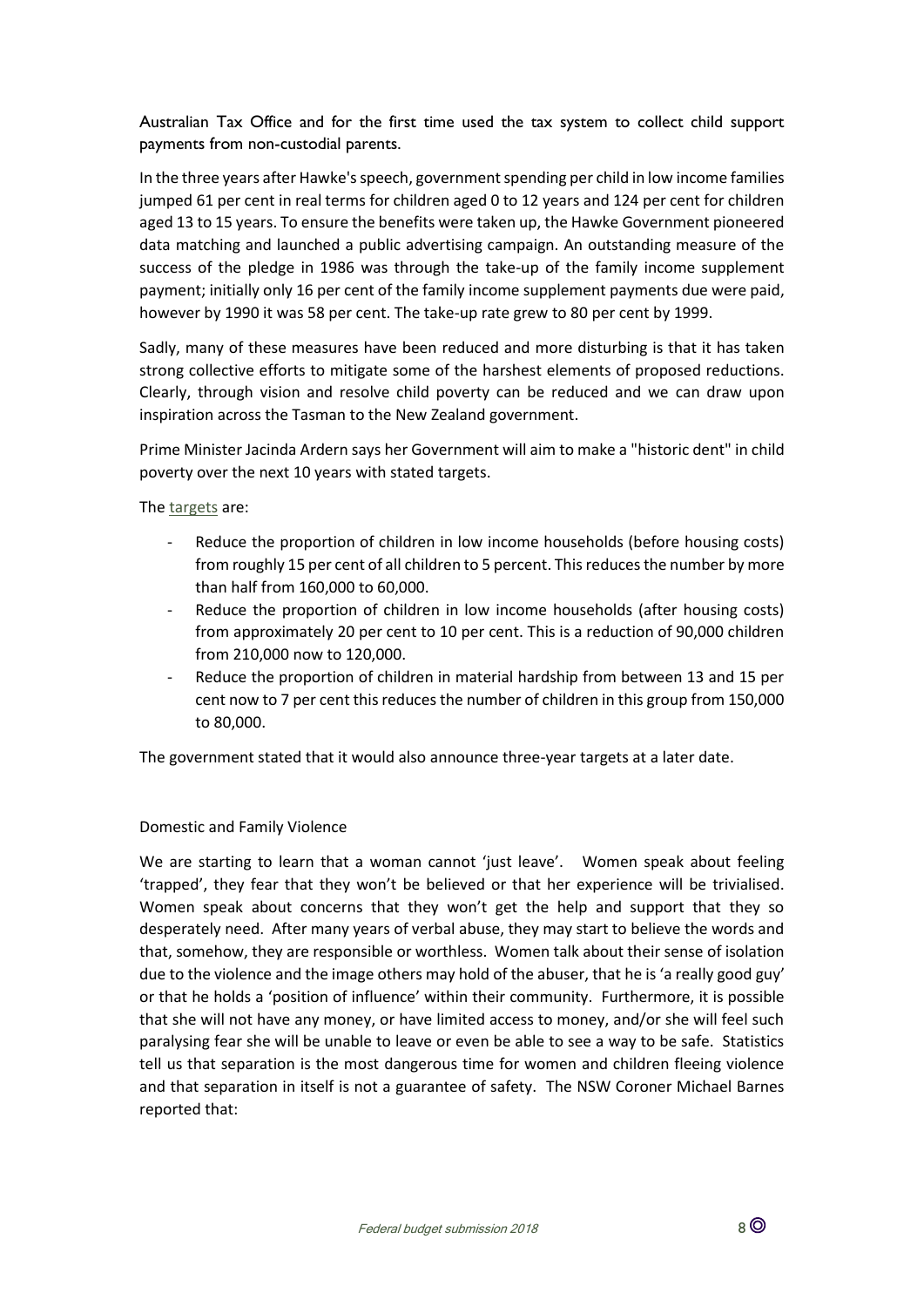"Separation, in fact, can be the most dangerous time, because it seems to be based on a need for the perpetrator to control his intimate partner. That can go quite quickly from controlling, jealous behaviour to fatal violence."

We work with women who endure hardship which can span a lifetime because of the effect of domestic violence. The harsh reality of what lies ahead for these women is struggling on

Newstart to keep a roof over their head and food on the table, let alone cover expenses for clothing and education that all children require. NCSMC is in awe of every mum who has spoken, reached Out and 'done her darnedest' to protect herself and her children, often against the collective power of a naïve culture and a failed system. Even with such incredible resolve, the reality of poverty will impact greatly on her and her children.

As a country, we fail these women on so many levels. If her youngest child is eight years or older her income support will be the Newstart Allowance, an unemployment payment, which is below the poverty line and has not been

l

*I left and returned four times. I took the abuse as my children deserve so much more than sleeping in the car. I left again when I thought he was going to kill us*

increased for over 21 years. It is beyond comprehension that any women and their children, let alone those escaping violence, are expected to survive and provide for themselves and their children on this payment. Background evidence to support the consultations on the fourth action plan (2019 - 22) to reduce violence against women and their children stated,

"It's not enough to simply focus on prevention and crisis response. Family and domestic violence can have a range of significant negative consequences for women's long-term recovery and ability to sustain social and economic participation"

Supporting evidence found that women who reported that their household would had difficulty "suddenly raising \$2000 within a week for something important" had experienced violence from a partner at a rate of 5.8% compared to 2.1% of women who reported that this amount could be raised<sup>1</sup>.

Women affected by family and domestic violence do not have an exemption, despite a range of exemptions granted to Single Principal Carers who are foster caring, non-parent relative caring under a court order, home schooling, distance education or have a large family. The [exemptions](https://www.humanservices.gov.au/individuals/subjects/exemptions-from-mutual-obligation-requirements-principal-carers#a6) also enable Single Principal Carers to retain the same amount as the Single



<sup>1</sup> Department of Social Services, 24th of August 2018, PP 21 (Draft) *National plan to reduce violence against women and their children - Fourth Action Plan (2019 to 22) Background and Evidence*, the Australian Government.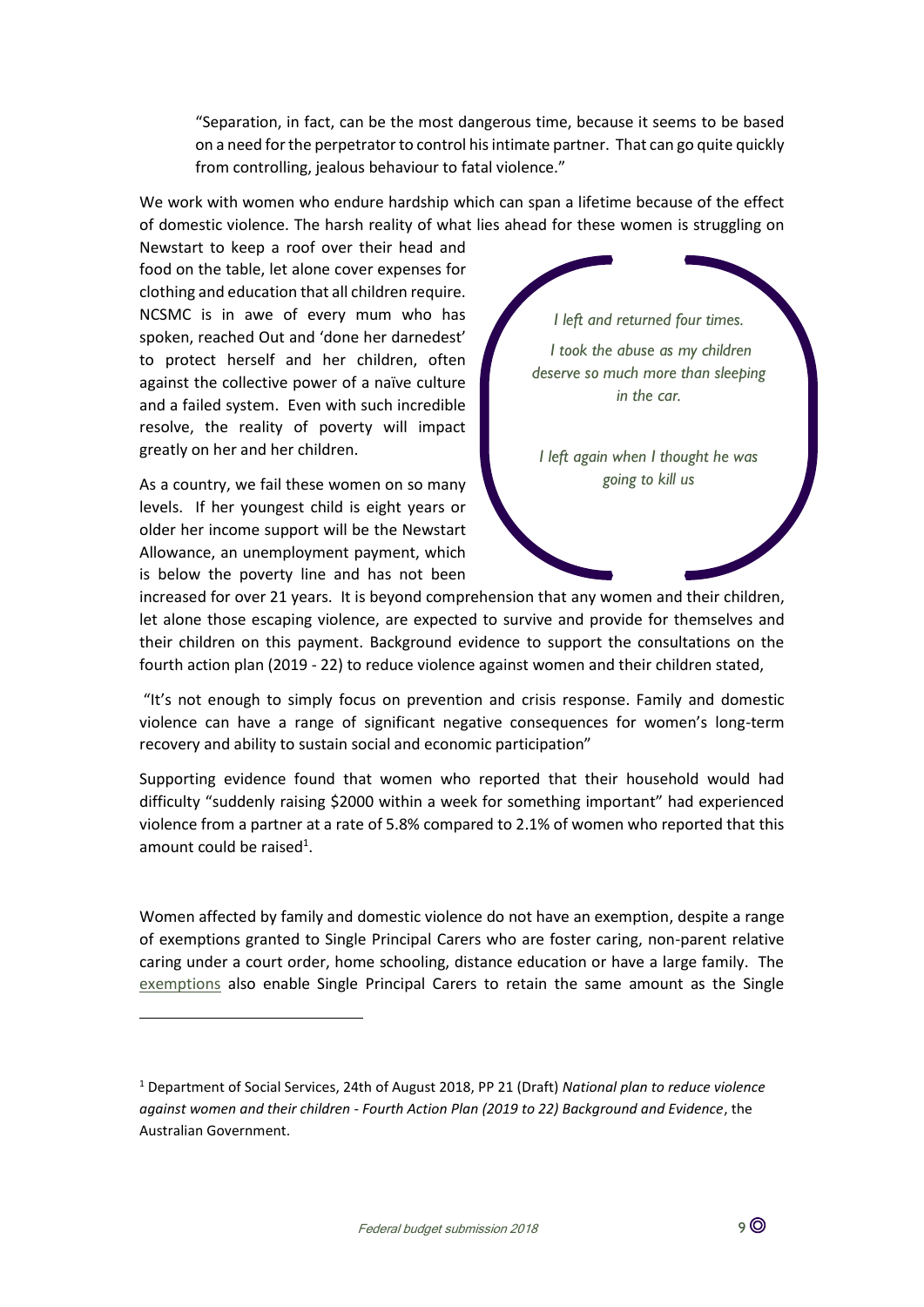Parenting Payment, which is currently [\\$762.40](https://www.humanservices.gov.au/individuals/services/centrelink/newstart-allowance/how-much-you-can-get) per fortnight. These exemptions are sensible and most welcomed. Excluded from exemption, Single Parenting Carers affected by family and domestic violence languish on Newstart which i[s \\$590.40](https://www.humanservices.gov.au/individuals/services/centrelink/newstart-allowance/how-much-you-can-get) per fortnight. In May 2017, NCMSC wrote a submission to the Parliamentary *[Inquiry](https://www.aph.gov.au/fvlawreform)* into a better family law system to support and protect those affected by family violence. This engagement included a national online survey known as Domestic Violence and Economic Security. The survey found that 22% of respondents had returned to their place of abuse and to the hands of their abuser because they did not have access to adequate financial support. Every woman and child deserve to live free from violence and with dignity. We must do more than to force women to make the unthinkable choice of accepting abuse or not been able to provide the basics for their children.

## **Economic Resilience & Child Support**

The current child support system in Australia is enabling the non-payment, part-payment and late payment of owed child support, leaving many single mother households struggling to cover the full or majority of the costs of raising their children. Inarguably, these costs should reside with both parents, as they would if the family were together.

- Child Support Collect: Department of Human Services Child Support determines the child support amount using the statement formula that requires the income of the payee and payer, the ages of children and the percent of care. It is the role of the DHS to transfer the payment between parents for the benefit of the care and wellbeing of the children.
- **Private Agreement:** Department of Human Services Child Support determined the amount of child support using the statement formula, but the transfer is completed privately between parents. Child Support Agency actively encourage the Private Agreement, which now exceeds child support collect (52% Private Agreement versus 48% Child Support Collect) [See page 67 of DHS Annual Report 2015-2016.](https://www.humanservices.gov.au/sites/default/files/8802-1610-annualreport2015-16.pdf) NCSMC always advises women to use child support collect as there are too many hazards associated with Private Agreement.

Department of Human Services in their submission to the House of Representatives Standing Committee on Social Policy and Legal Affairs stated that 37% of cases (271,775 cases) of Child Support transferred was in the 0 to \$500 per annum bracket. It further reported that the Department was responsible for collection in 138,359 of these cases (Child Support Collect), while 133,416 are Private Collect. Of the 138,359 Child Support collect cases which means that it is the responsibility of Department of Human Services - Child Support to transfer money, 60,839 cases (46%) are in arrears.

Debt as at August 2014:

- \$977 million of the total debt is associated with domestic cases;
- \$388.6 million is associated with international cases;
- \$178.1 million of debt is less than 1 year old;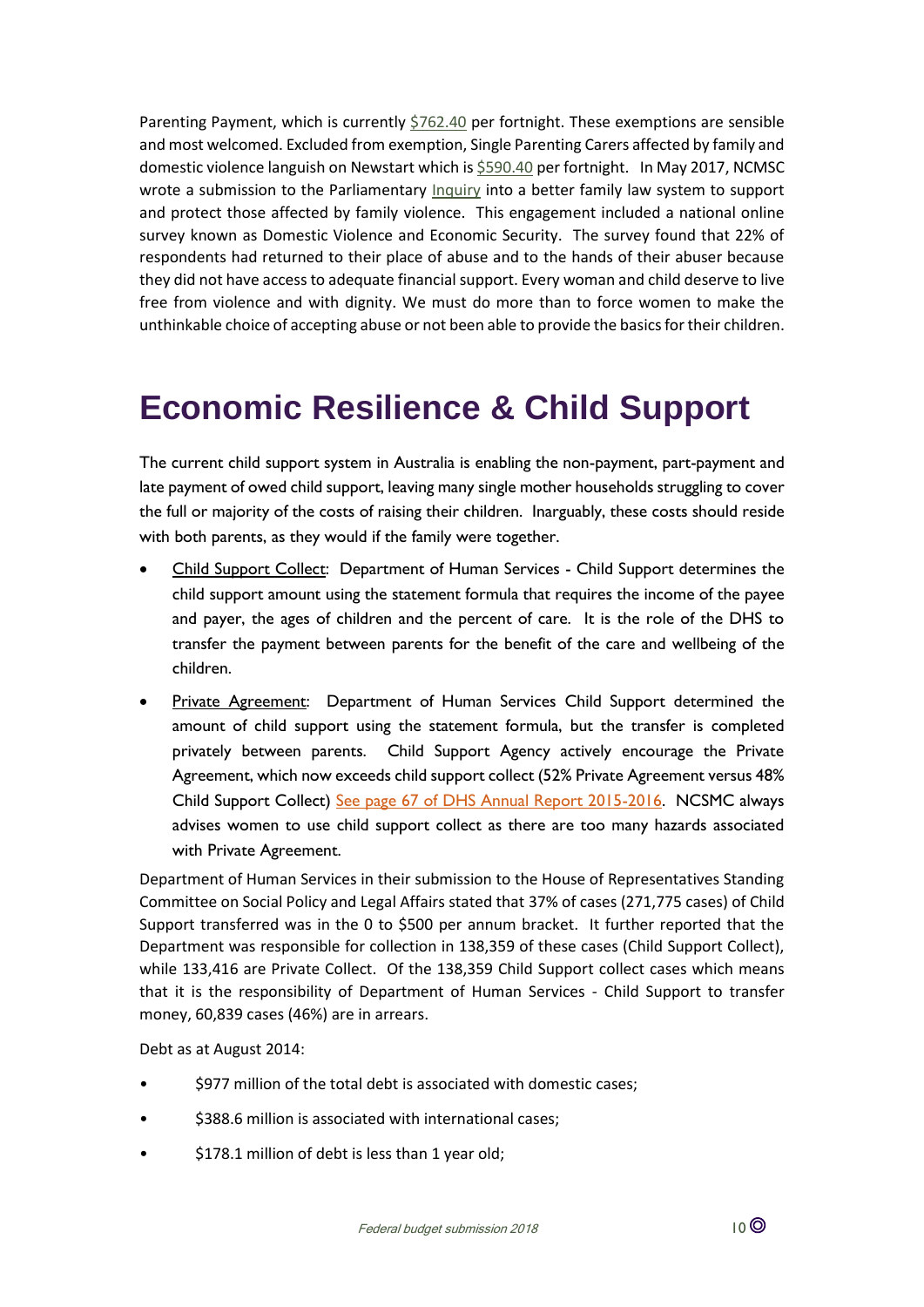- \$608.9 million is between 1 year and 5 years old;
- \$375.2 million is between 5 years and 10 years old; and
- \$203.3 million is older than 10 years.

It is important to note that commentators do not accept the stated debt figures as correct and describe the statistics are 'air brushed'. The Department only records and report on the debts that arise from a Child Support Collect agreement which is 48% of their cases and not debt from Private Collect (52%), as the Department assumes that payments within Private Collect are transferred in full and on time.

**State Guaranteed Payment:** The Child Support Agency should ensure that the enforceable child support liability is paid to each payee whilst the Agency collects the payments from the payer. This payment would then occur on time and in full irrespective of the payer's approach. This would immediately remove the financial impact of non-payment, late or sporadic payments upon the resident mother and their children. Furthermore, it would sever the use of child support as an avenue to practice abusive and controlling behaviour (as the payment is guaranteed). We note that mothers who have left violent men state that high levels of unpaid child support can be an intended outcome from abusive and controlling ex-partners. This policy was a recommendation from the Inquiry and can be found in the Committees report, 'From Conflict to Cooperation – Inquiry into the Child Support Program'. The Committee recommends that the Australian Government:

examine the social and economic impacts in other jurisdictions of a limited child support guarantee system, conduct modelling to assess if there is capacity to apply such a limited guarantee to the Australian context, and then consider the feasibility of conducting a trial of a limited guarantee for either vulnerable families or for a random sample of Child Support Program clients. [Recommendation](https://www.dss.gov.au/families-and-children/publications-articles/australian-government-response-to-the-house-of-representatives-standing-committee-on-social-policy-and-legal-affairs-report-from-conflict-to-cooperation-inquiry-into-the-child-support-program) 25 (pg14)

**Non-lodgement of tax returns:** Australians with an enforceable child support liability must lodge an annual tax return as per prescribed dates or use the DHS portal to confirm nonrequirement to lodge. The lodgement of a tax return should not be negotiable and have no legal recourse. The perennial issue of not having an accurate and timely assessment of income corrodes the overall effectiveness of the Child Support Scheme. We note the default assessment  $(2/3)$ rd MATWE or the last known lodgement) acknowledges these concerns as it attempts to address this matter but is inadequate, and the practice erodes the efficacy of the scheme. Furthermore, a debt to the government, mostly from payees (receiving mothers) can be an outcome of reconciling a 'self-assessment' against the actual income. This matter featured in the '*From Conflict to Cooperation – Inquiry into the Child Support Program' report:*

*The Committee recommends the Australian Government amend current policy to ensure that the penalties applicable to the non-lodgement or late lodgement of tax returns are enforced for all clients of the Child Support Program. The penalty should allow for defences where the individual has a reasonable excuse for non-lodgement, such as circumstances outside their control. Consideration should also be given to the annual indexation of the penalty. A working group comprising representatives of the Australian Taxation Office, the Department of Social*